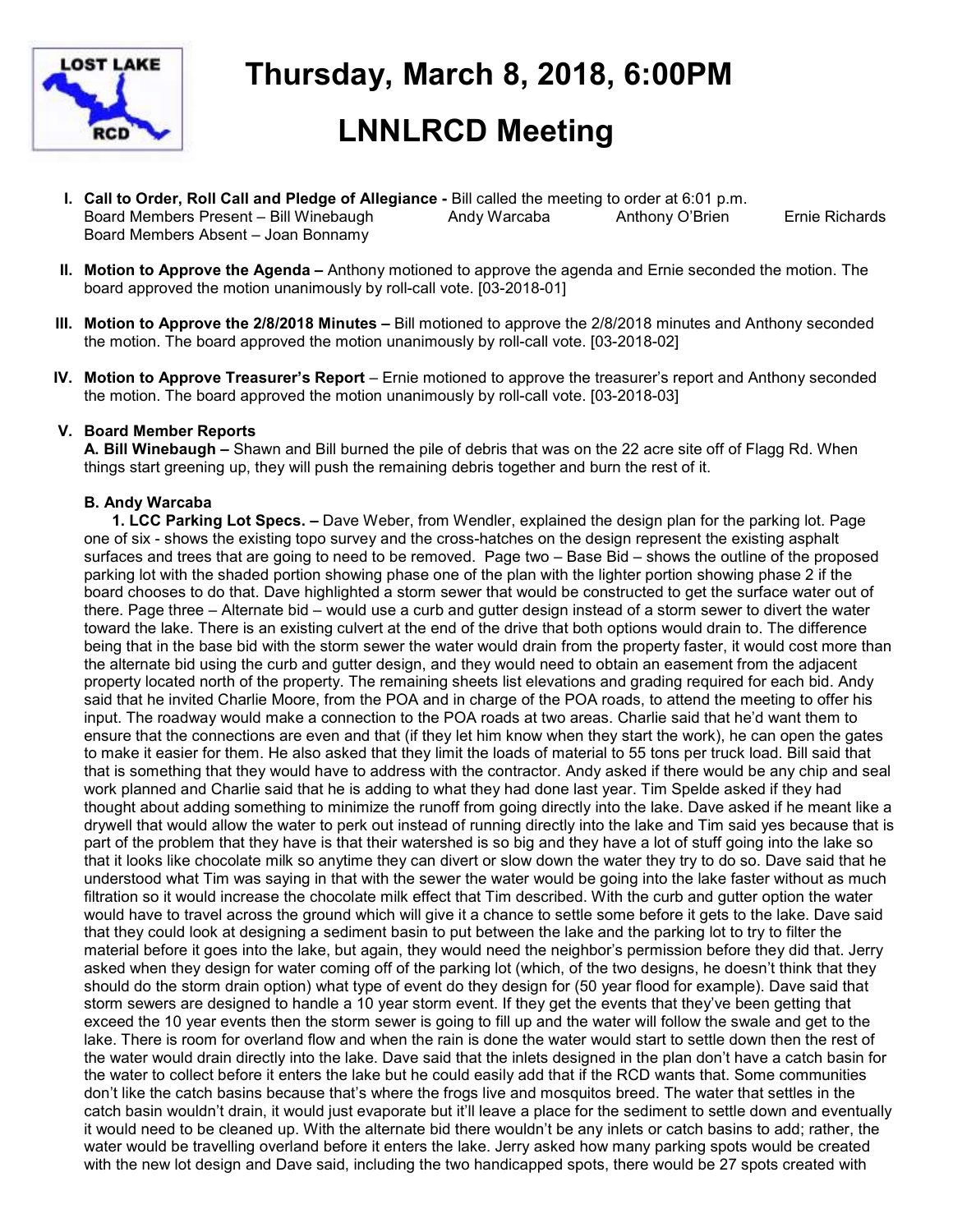phase one. Andy suggested that now that Dave has answered their questions, next month, they meet again to vote on the base bid or the alternate. Andy asked Dave to prepare a proposal for Wendler's cost for oversight of the work. Jerry asked if they have any cost estimate for the parking lot and Bill said that they do have a cost estimate; however, they don't want to disclose the estimate because they don't want to effect the bid outcome.

 **2. Boat Rental Docks –** Last year the RCD replaced the 4'X15' wooden rented docks with 4'X10' resin docks. Andy was there over the summertime and some of the boat owners with bigger boats (20' or more) were having difficulty mooring their boats to a 10' dock, having 10' of their boats hanging off that, with the winds on the lake, put the docks under a lot of pressure. Andy thinks that if they could extend some of the docks to 15' it would be a safer mooring operation. Andy spoke with Shawn and they have remaining material that he could make 4 of the docks 15' so there would be no extra material costs, just extra labor costs of extending those docks. He is asking the board their feedback on this. Bill asked if they'd had trouble in the past with the longer docks torqueing under the pressure of the heavy rains. Becky said that they had torqueing on the old docks (which were longer). Tim suggested that they could build a little walkway on the shoreline for the docks to attach to so that they would extend a little further out into the lake. Bill is concerned that if they put a 15' dock in, the boat owners won't tie up right next to the shore; rather they would probably attach their boats 4' past the shoreline so now they'd have a 20' boat protruding out 24' into the water or a 24' boat protruding 28' into the water and if you put in two one side and two on the other side, how much is that going to obstruct the narrow inlet that is there. Andy said that they were 15' to begin with so whatever problem that was they wouldn't make it any worse. Bill is also concerned that if they extend their docks then the private dock owners will want their docks extended past 10' as well.

 **3. Property Owner Docks -** Andy said that last year the board motioned to extend private docks' maximum length from the shore from 5' to 10'. Andy said that he is one of the waterfront homeowners that is not sure that 10' may not be enough with the amount of silt that's in the lake. Some of them experience it, especially on the cove along Birch. Andy asked Tim if he has a problem on his property and Tim said, "No, not on the deeper end." Andy said that he hopes that 10' will be enough to extend his dock but if it's not, then he'll need to sell his pontoon because he can't launch it right now even with just himself in it. Bill said that he understands Andy's situation and sympathizes with him, but less than one year ago they had a lengthy debate on this over two consecutive meetings with input from pontoon owners, non-pontoon owners, kayakers, and fishermen and they made a decision at that time. Bill said his concern is what kind of signal they are going to send if, in July of last year they changed their ordinances, and now they are going to change them again. Are they going to upset other people – people who came to speak against extending the docks last year? Bill said that he doesn't see that anything has changed – in one of Andy's notes he mentions changing demographics and yes, there are probably a couple more pontoon boats on the water but that doesn't seem that it's changed that much to him. He feels that constantly bringing this up is putting the board in an uncomfortable situation and added that if a property owner needs to extend their dock out further so that they can moor their boat perpendicular to the shoreline and it's too shallow to moor it at 10 feet, that means that their boat will extend that much further (20'-24' out into the water) and he wonders what that would do to the aesthetics of the lake. He is also concerned that docks that protrude further out into the lake would impede their future hydraulic dredging operations and would need to be removed. Bill said that his last goal while on the board is to get the ball rolling on dredging the lake and there would need to be a written agreement that the homeowner would remove the dock when the time comes for dredging. Bill said that there may be other options such as something similar to the Wash's updated proposal (where a 4' X 8' dock section attaches perpendicular to a 4' pier so that the overall length of the dock protruding into the lake doesn't exceed 10' and the boat would be moored parallel to the shore). Another suggestion that Bill made was that a homeowner could hire a contractor to dredge around their dock. Bill said he is really concerned with the lake and getting it cleaned. Bill asked the other board members their feelings and Ernie said that they live on a lake then they need to accommodate a dock to fit their boat even though they are a small lake – they don't have that many big boats out there. Anthony asked if there was a problem with encouraging the docks to be built horizontal to the shoreline up to 10 feet and Andy said actually, horizontal would be better because then the water flows underneath them instead of pushing them from the side. Andy said that a short pier going out with either an L or T shape works fine but most docks available to purchase measure 4' X 8'. Andy suggested that if there is a certain circumstance that warrants a dock extending further out, the homeowner could request a variance. Jerry said that when Andy mentions a variance, he sees that as what is causing the problem because if someone requests and is granted a variance, it just keeps going on and on. Bill said that he is not in favor of granting a variance for that. Anthony said that he would like to look at whether the horizontal dock configuration will work first before they start looking at changing their ordinance to extend docks another 5 feet. Andy said he won't know for himself personally whether the 5' pier with the T will work for him. John Voiles suggested that they get shoreline owners together that want to dredge the area in front of their property to contact a contractor to go in together for a cost savings. Bill said that that might work although some areas might not have access to dredge except from the lake. He added that the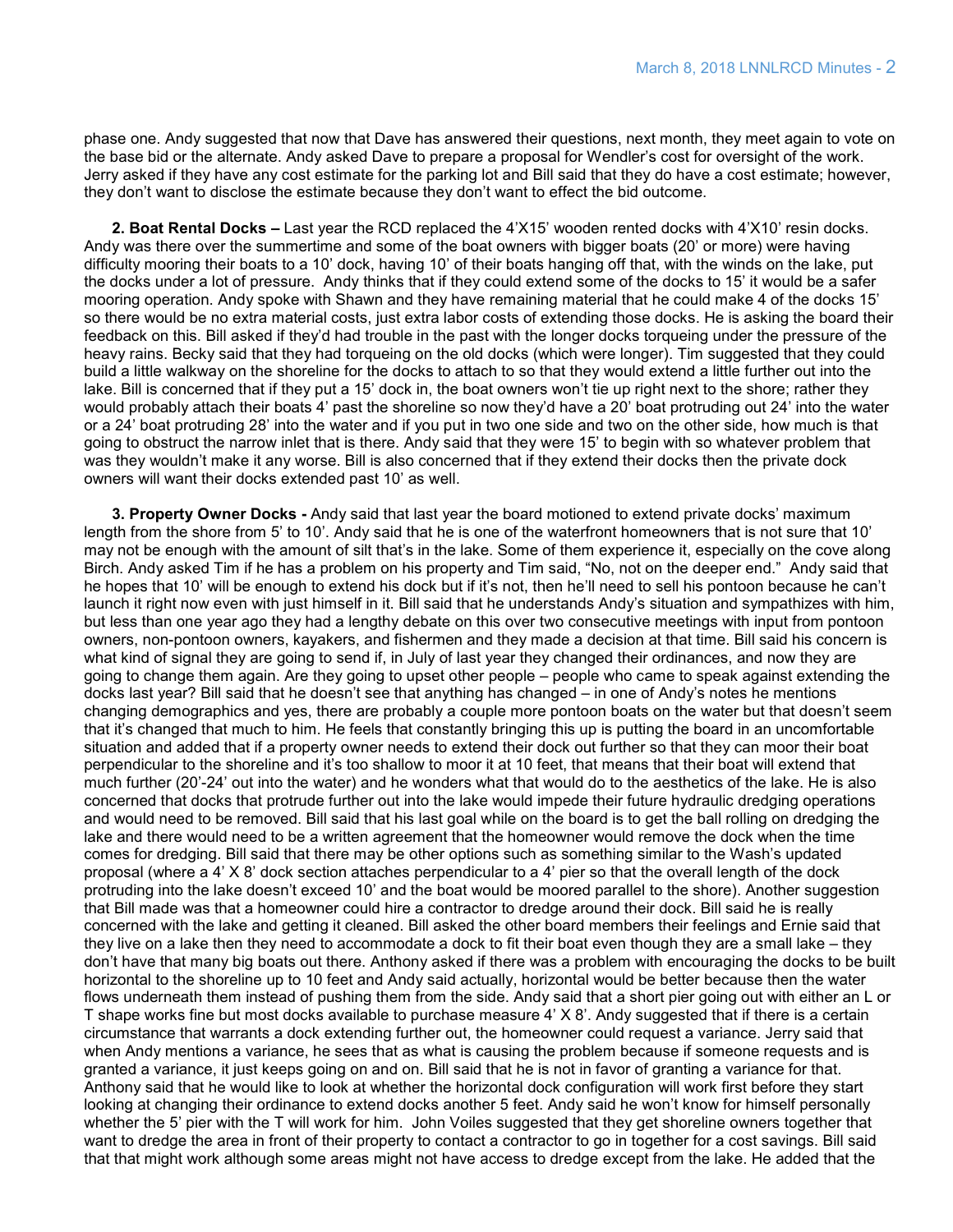areas around the rented docks were dredged last year. Jerry said he recalled them saying before that cost of maintaining the rented docks wasn't covered by the rental fee and that the cost of dredging around the docks has to be added to the factored cost of the rented docks. Andy said that they raised the dock rental fee up quite a bit and that the new docks require less maintenance than the old ones. Becky said that they did a cost analysis on purchasing and maintaining the docks for a 5-year period, including dredging the areas around the docks every other year to charge an annual dock rental fee that would cover those costs. Andy asked Becky if there were any complaints from the dock renters about the length of the new docks and she said no – the only complaints that she got was accessibility of the docks and that's why they created the gravel access strips. Joe Bajko said that he is one of the dock renters and he said that it's fantastic and he's happy with it.

 **4. Wash Dock Improvement Request –** The Wash' came up with an alternative design that would extend 8' into the water, which is within the 10' limit. Andy motioned to approve the Wash dock improvement request and Anthony seconded the motion. The board approved the motion unanimously by roll-call vote. [03-2018-04]

 **5. Date to Raise the Lake –** Andy said that they like to wait until the threat of flooding due to spring rains has passed to raise the lake so sometime around the end of April. Ernie said that he'd like to see it raised by April 15th so that he can go fishing before the fish start spawning. Andy recommended that they put the boards in the week of April 16<sup>th</sup>, weather permitting. Tim said that they need to notify the golf course when they raise the lake because one year the RCD didn't notify them and they almost ruined their pump because they were watering**.** Becky said that since that time she always notifies the golf course each year when the lake is being raised.

 **6. Hajduk Shoreline Improvement Request** – Bill asked what the dimensions of the proposed dock are and the contractor, John Voiles said that the dock will have 5' on land and protrude 6' into the water by 12' wide. Andy motioned to approve the Hajduk dock improvement request and Ernie seconded the motion. The board approved it unanimously by roll-call vote. [03-2018-05]

#### **C. Anthony O'Brien –** No Report

**D. Ernie Richards –** Ernie said that he wants to get the water plants planted before they raise the lake. He wants to put in native hydrilla, lily pads, and cattails. Jerry asked if they were going to get the shocking report from Joe Rush soon and Bill said that he was in contact with him last week and he will have it very soon.

# **VI. Old Business**

**A. Tyler Vankirk Request to Allow Bow Hunting of Turkey in April/May on RCD Property –** Bill said that the RCD allows bow hunting of deer at that site during deer bow season. Per the IDNR, the hours that they are allowed to hunt are a ½ hour before sunrise until 1:00 p.m. from April 16-May 17th . Ernie said that he doesn't have a problem with allowing it because he'd like to be one of the ones to hunt there. Ernie said that they would just need to put up signs to warn hikers and mushroom hunters not to be in the area during that time. Jerry asked if there is a waiver that the hunters sign and Bill said yes, there is a waiver. Jerry asked who they would contact if someone abuses the privilege and Bill said that they would notify the RCD and the RCD would notify the DNR. Andy motioned to allow bow hunting of turkey for the April/May season and Anthony seconded the motion. The board approved the motion unanimously by roll-call vote. [03-2018-06]

**B. Spelde Shoreline Improvement Request –** Andy looked at the area that they want to make more accessible and found that it is already stabilized; they want to cut into the stabilization and drop steps down to make it easier to access the water. Tim said that he would keep the stabilizing rip rap under the stone and stabilize the 3'X10'area that is going to be cut back with 18" boulders from Benesch. He's going to have a box drain installed behind it to keep any runoff from washing the area out. Andy motioned to approve the Spelde shoreline improvement request and Ernie seconded the motion. The board approved the motion unanimously by roll-call vote. [03-2018-07

#### **VII. New Business**

**A. Motion to approve Wendler Invoice for \$3,912.50 –** Andy motioned to approve the Wendler invoice for \$3912.50 for the LCC parking lot plans and Bill seconded the motion. The board approved the motion unanimously by roll-call vote. [03-2018-08]

**B. Motion to approve Rack Sticker of \$10/1yr or \$25/3yr –** The board discussed the proposed increase. Bill asked if it covers the cost to maintain the area and Becky said that it is difficult to assess what the actual cost to care for the docks is as the areas would still be mowed and maintained whether there were racks or not. She calculated the total cost of mowing the area and attributed about ¼ of the cost to the docks for weed whacking around the racks to be